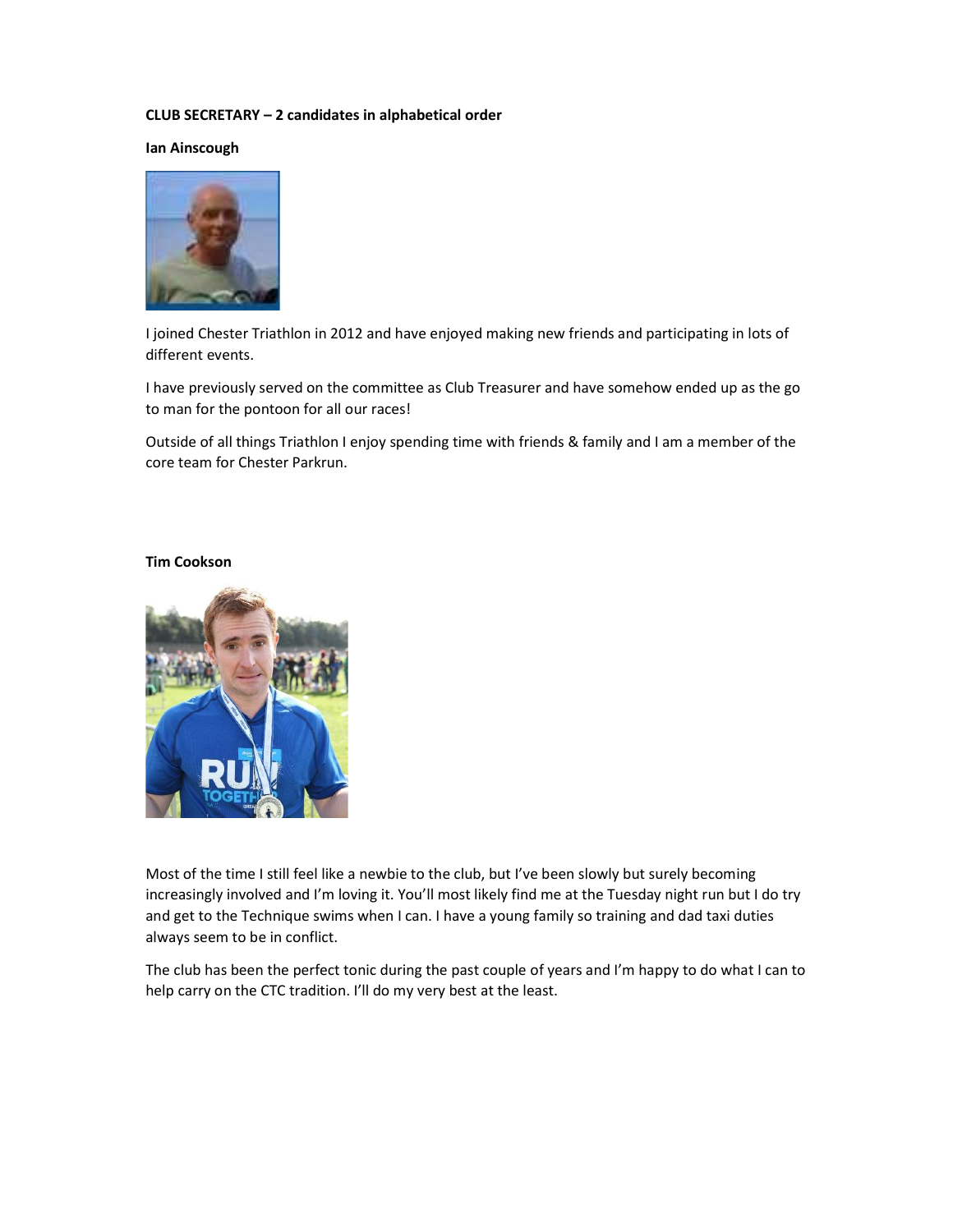## CLUB CAPTAIN



I first joined the club in 2012 when a friend encouraged me to do Deva Divas as my first triathlon. I loved the whole experience and I've been involved in the club ever since, holding various positions on the committee over the years.

I love training and racing and have completed races across all sorts of distances since joining the club and being inspired by the crazy things members have achieved.

I've met some of my best friends through Chester Tri and I love being part of the club! I'm excited for the next couple of years as we find our feet again after Covid.

## VICE CAPTAIN



I'm Charlie Price, I fell into Triathlon in 2013 after deciding to do something for charity and searched online what the hardest thing I could do in a day was... it's a good job Ironman has a big Google add words budget otherwise I'd be a fell runner... anyway, here I am... never one to quit while I'm ahead! Looking forward to working with the exec to keep the club running smoothly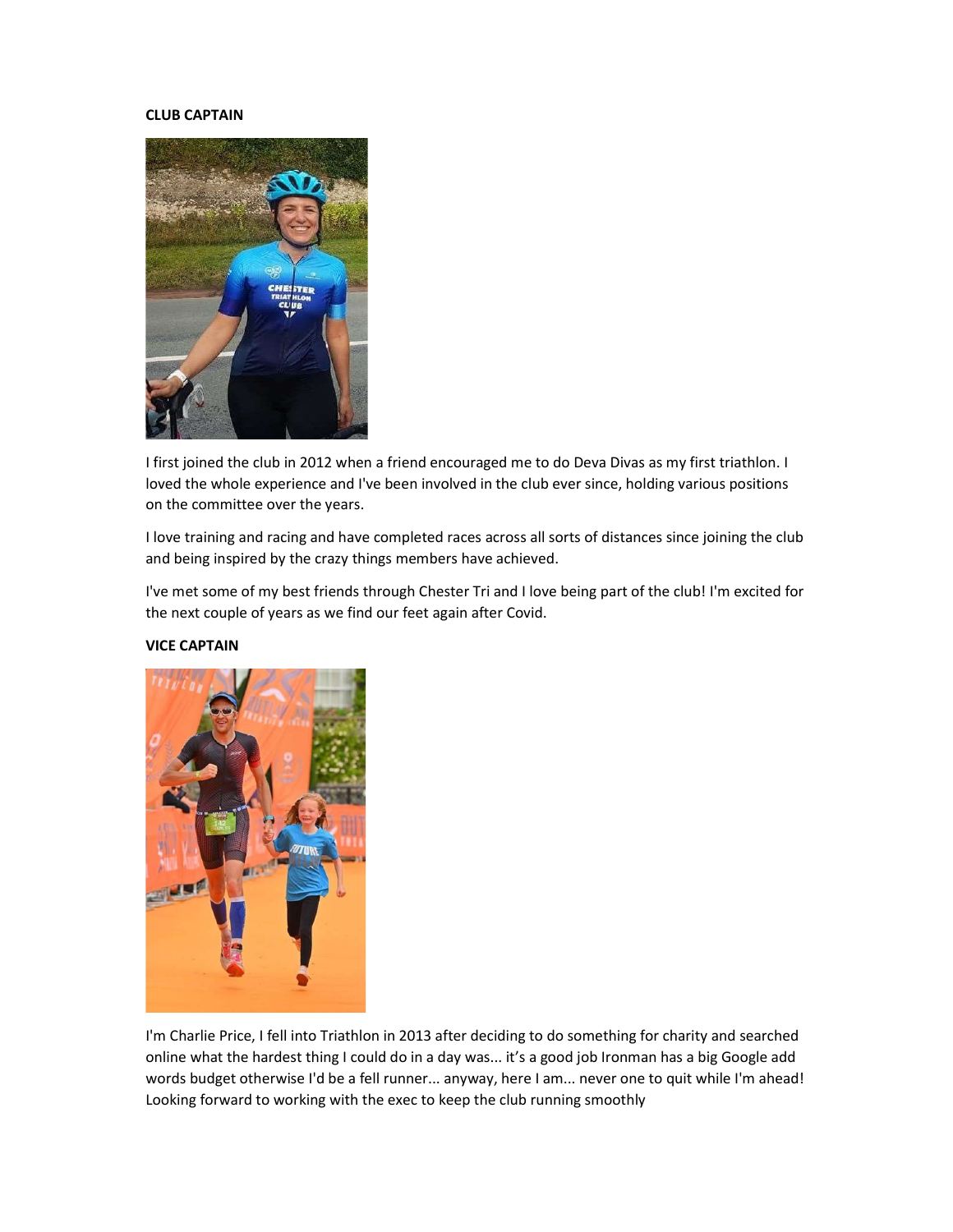# Financial Report- 2020/2021 Hannah Ormerod - Treasurer

The Club Business account looks after all the individual budget centres and runs the day to day club business. Deva Tri accounts and Deva Divas account are managed by Dan and Sally respectively.

|                   | Club Business |           | <b>DevaTri</b> |               | Deva Divas   |             |              |   | Total |           |
|-------------------|---------------|-----------|----------------|---------------|--------------|-------------|--------------|---|-------|-----------|
|                   |               |           |                |               |              |             |              |   |       |           |
| Receipts          | £             | 27,960.15 | £              | 45,361.53     | £            | 15,118.02   |              |   | £     | 88,439.70 |
|                   |               |           |                |               |              |             |              |   |       |           |
| <b>Expenses</b>   | £             | 21,340.18 | £              | 49,436.88     | £            | 18,768.74   |              |   | £     | 89,545.80 |
|                   |               |           |                |               |              |             |              |   |       |           |
| Net Movement      | £             | 6,619.97  | l-£            | $4,075.35$ -£ |              | 3,650.72    |              |   | -£    | 1,106.10  |
|                   |               |           |                |               |              |             |              |   |       |           |
| O pening Balances | £             | 15,285.67 | £              | 43,006.07     | £            | 17,497.46 £ |              |   | £     | 75,789.20 |
|                   |               |           |                |               |              |             |              |   |       |           |
| Current Balance   | £             | 21,905.64 | $\mathbf{f}$   | 38,930.72     | $\mathbf{f}$ | 13,846.74   | $\mathbf{f}$ | ٠ | £     | 74,683.10 |

The 2021 accounts include all invoices received upto  $29<sup>th</sup>$  October 2021.

The cash balances for the 3 club accounts are shown above, with the main account showing a 44% increase from last year's closing balance at £21,905.64.

Further details regarding Deva Tri and Deva Divas can be ascertained from Dan and Sally.

#### Revenue

Revenue generated in the year was limited due to the impact of Covid with the majority coming from memberships at £6,497 which was slightly lower than in 2020 at £6,790.

With the Dee Mile being able to take place again in the summer this generated £10,258.98 of revenue.

Kit generated £1,044.72 compared to £1,487 in 2020.

## **Outgoings**

Swim – a loss of £3,188 was made in the year (£8,211 loss in 2020) on the swim sessions with venue costs continuing to outweigh the revenue that is made. These sessions will continue to be closely monitored to try and keep the loss to a minimum.

Bike and Run – a small profit of £837 and a loss of £928 were made retrospectively on these sections within the year (losses of £466 and £362 in 2020).

Coaches – coaching memberships and a new requirement of coaches to attend safeguarding courses came to £2,525 in the year (£1,352 in 2020).

Sundries – costs for club admin, bank charges, zoom memberships etc were kept to a minimum in the year at £284 (£1,259 in 2020). **Summary**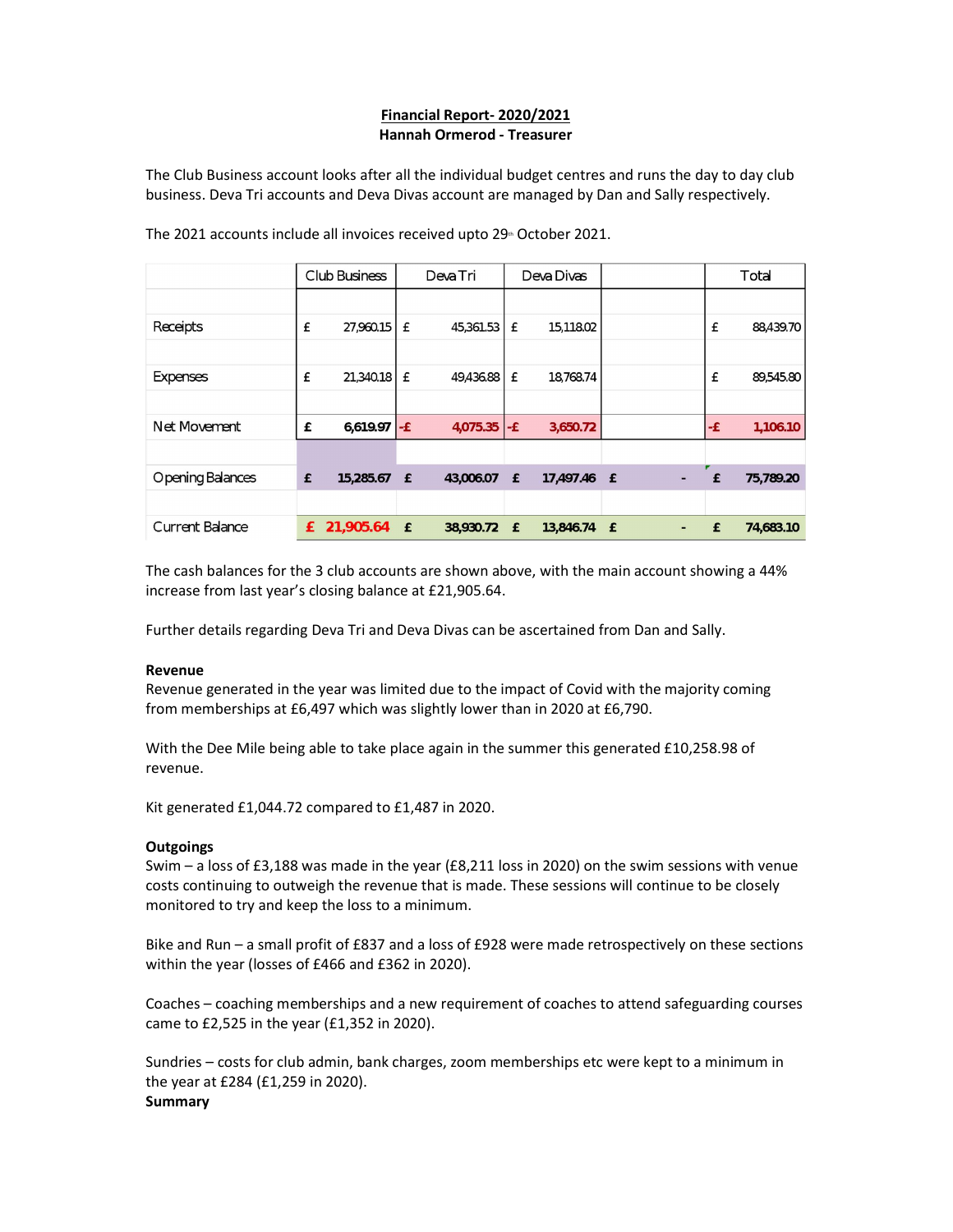As in 2020, Covid has had an impact on the club with the 5K not taking place again in 2021 and only one Aquathlon race being able to take place.

# The consistency in club memberships has definitely helped limit the impact of Covid on the profitability of the club and given the strong closing cash balance I'm recommending that the current membership level of £25 is maintained for another year.

As mentioned above session costs will be closely monitored to ensure all venue and coaching costs are being covered.

## RACE REPORTS

#### DEVA – DAN CRAIGEN

Thanks to everyone who helped with Deva 2021, it was another great success.

## Entry Levels

585 people were on the start list this year, 239 in the Middle Distance and 338 in the Olympic, the remainder being relays. This is significantly down on previous races but is due to the uncertainty around the time of the race about COVID and the restrictions caused. We also hosted the National Standard Police Championships this year in which 29 people entered.

## Finances

The event had a total Income of just over £59k, with total expenses of just over £51k leaving a profit or around £8k. These expenses also include some costs for the annual events costs eg storage and equipment across all events. We will retain the surplus as a buffer for future years.

# 2022

The date for 2022 has been set for Sunday 12th June. This was the only date available to us in 2022, unfortunately this coincides with the BTF National Championships event in Leeds. We have not yet heard whether we are a qualification event, but it is extremely unlikely due to the Leeds event being on the same weekend.

#### Volunteering

2021 was a difficult year for us to obtain the necessary number of volunteers. We had to hire in external marshals for the bike route. Combining the event registration, transition and finish area into Grosvenor Park helped reduce the number of volunteers needed on race day but we were still about 60 people short in order to fully staff the event from volunteers.

We ask that all club members sign up to marshal at the event and if they have any family members that can help we'd appreciate it.

The Deva account will make a donation to cover the subsidy agreed by the Exec for the End of Season / Christmas party.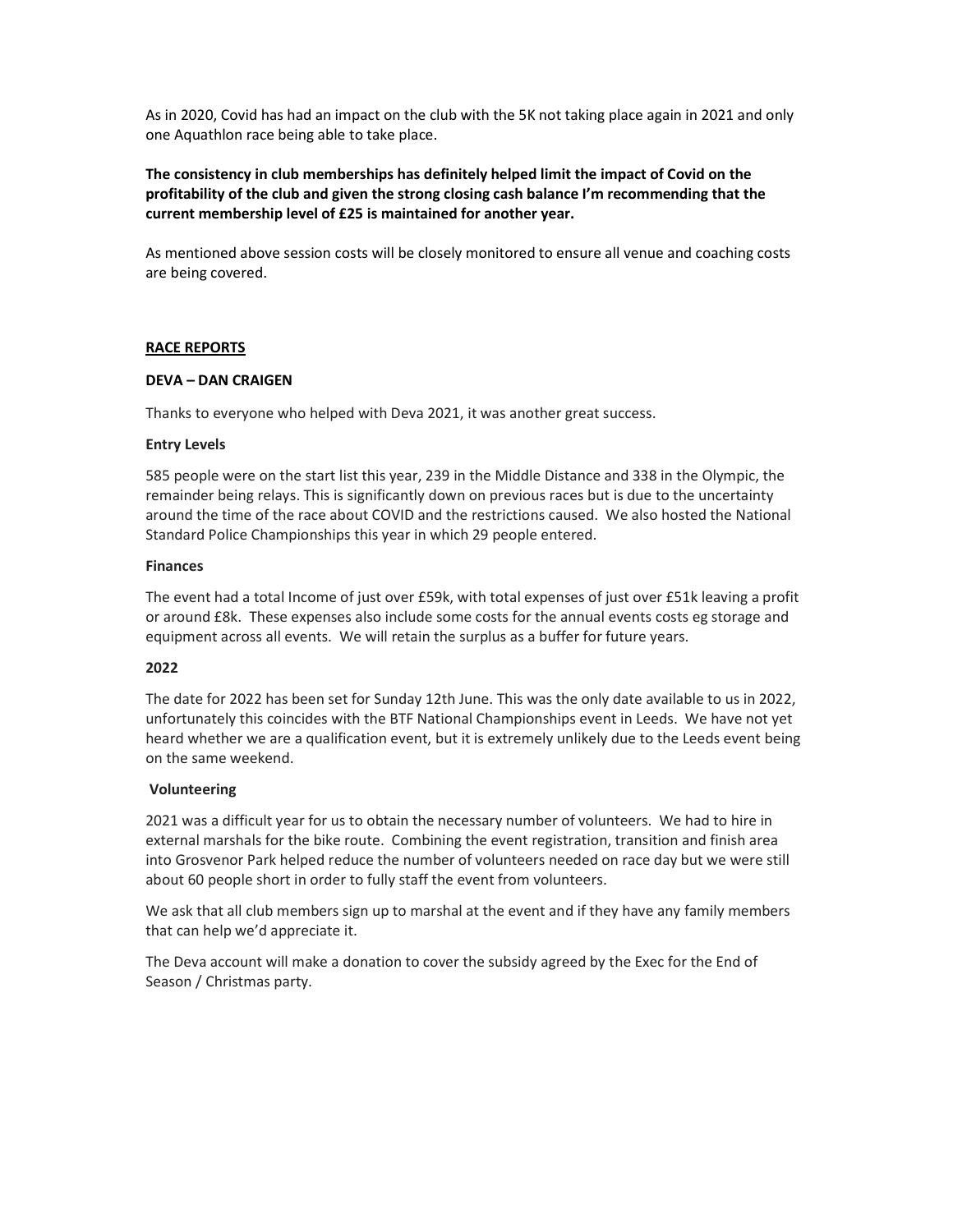## DEVA DIVAS – SALLY NAPTHEN

Brilliant race despite the COVID restrictions – everyone went above and beyond to get Divas back out there! We still managed to hold three swim training sessions, three cycle route recces and quite a few weeks of Divas Quad kayak training – many thanks to all those people who came along to support Divas for those evenings. Thanks to Chester Canoe Club for allowing us to use their HQ as the swim training hub. Thanks also to Jean, Carol and John Hatton and David Hatton for their kayak coaching!!

Divas really do appreciate all the support and motivation they get from everyone! As do I!!

Divas Finishers: Tri – 215; Quad – 31; AquaBike – 25 Total – 271

The 2022 race will be on 10th July - could peoples please put this in their diaries NOW!!

## DEVA AQUATHLON – JACOB WATERHOUSE

Due to the uncertainty around Covid-19 and constantly changing government and council restrictions we were only able to hold one Aquathlon for this year. However, with only a weeks' notice we were still able to get 48 entries for the  $2<sup>{nd}</sup>$  of August which was great to see.

This year saw lots of great feedback with competitors and marshals enjoying being back in Chester at the Deva Aquathlon. One of the main points of feedback was that competitors would like more races, with this in mind and the easing of restrictions in terms of Covid-19, we hope to get back to the format of a series of aquathlons (one a month) for next year.

Thanks go to everyone involved in putting on the events from preparation and planning right through to the race itself including Queens Park High School, BTF, Chester West and Cheshire, and most importantly the support of all the club members giving up their free time.

## SECTION REPORTS

#### RUN SECTION REPORT – MIKE WARING AND GEMMA KELLY

The past year has been challenging as we all faced the restrictions of the pandemic. To help people stay motivated and focused, the popular Doorstep 5K run series that we started at the beginning of the pandemic was continued through November. From December to the beginning of May 2021, special editions were held, and upon reaching 39 events we'd had 115 runners complete 1000 runs between them to achieve a collective total distance of 5000km!

The 2020/21 Borders, L&D XC and North West XC Leagues had all been cancelled, but as restrictions began to ease, a unique Cheshire XC Champs was held in April with great success - Our women achieved a superb result becoming the Overall Team Bronze Medallists and Vet Team Bronze Medallists! Our men came a very respectable 5th overall, and their Vet team just missed out of the medals and came 4th. On top of that we also had fantastic individual results with Gold Medallist Rosemary Symms retaining her F65 Cheshire Champ title, and M45 Silver Medallist Simon Oliver.

This summer's Multi-Terrain Series (relaunched with chip timing) saw a very good and consistent turnout, resulting in an exciting last race for our Men's Team who put in their best performance of the series but were nudged from 4th to 5th in the overall standings by just 2 points! An excellent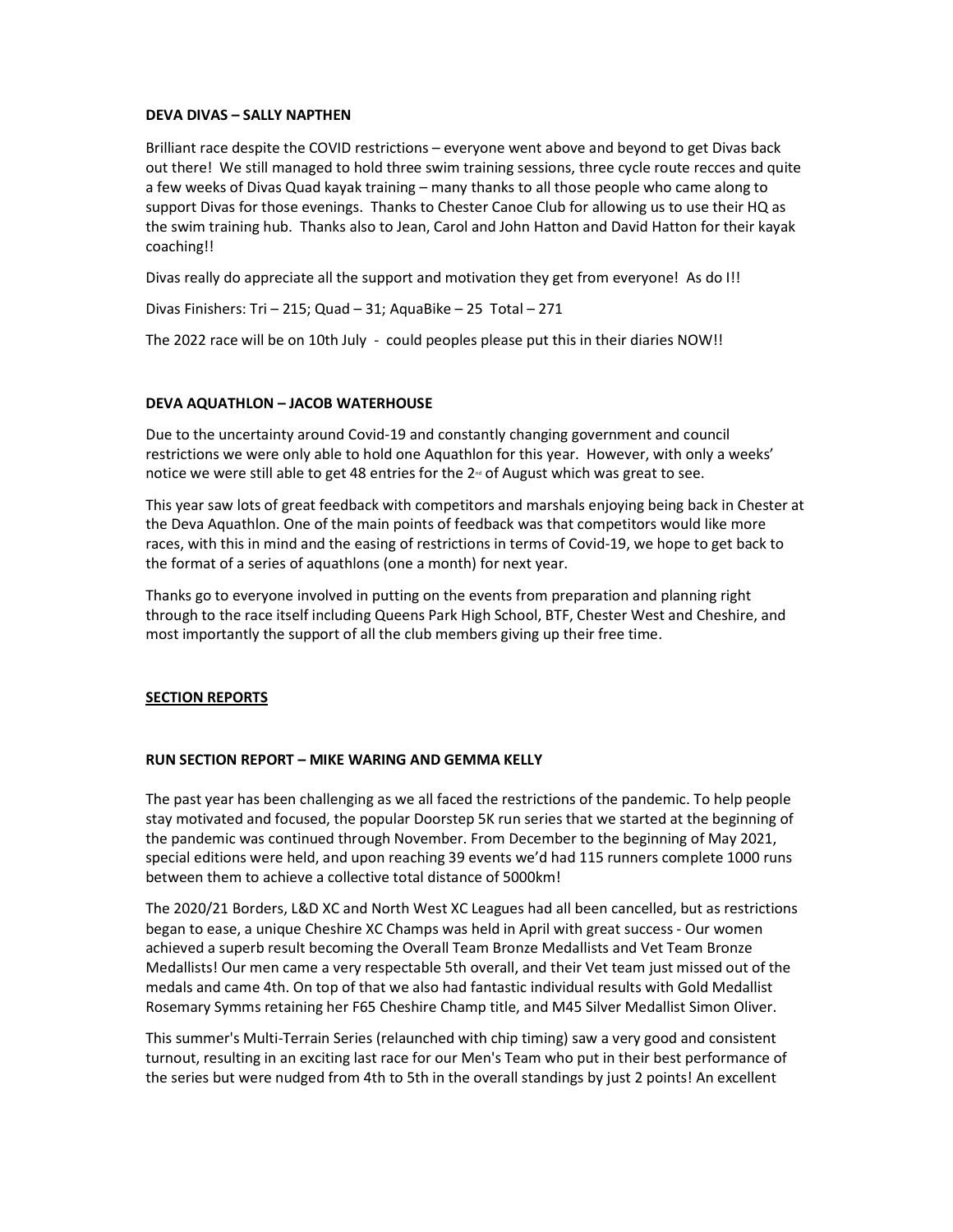result (our best in 6 years) that boded well for the upcoming Borders League. Once again, Rosemary Symms and Simon Oliver came away with awards, for 2nd F60 and 3rd M40 overall in the series.

A brilliant race in Delamere Forest saw the successful return of the Borders League for the 2021/22 season, and the first use of a barcode system for recording results, similar to that used in parkrun. Our Men's team came 1st in Division 2 - A fantastic start to the season, hopefully we can keep it up and go for winning the Division 2 Trophy!

The 2021/22 XC season will kick off in November. The North West XC League will have 5 races and the L&D XC races are reduced to two Championship events only.

The club training runs, which like all club sessions, were cancelled for November and then again from January, saw a successful return in April. Tuesday night runs continuing to go out from the preferred Lime Wood Fields and track sessions back at the EPSV. In July, Gemma Kelly and Karl Pearson both completed a course to become qualified UKA LiRF Run Leaders.

As always, thanks must go to all the coaches and volunteers who keep the training sessions going week-in, week-out.

Thank you to everyone who has represented the club at races and team fixtures over the past year.

#### BIKE SECTION REPORT – JONNY GIRVAN AND JAMES MORGAN

It's been our first full year as bike leads, with COVID-19 restrictions up until April we continued to offer Zwift sessions including Sunday socials and Team racing. As we head back into Winter, it's the team racing that's kicked on with growing interest.

April also marked the start of The Tour of Cheshire West, our monthly Strava segment/stage event. we opened this to non-members and had 200 sign-ups raising £1000 for Bren Bikes and £600 for the club. We had 60 Tri club members signing up and competing monthly through to September. Special thanks to Dave Press, Mike Waring and Dan Craigen for their support with the event.

We've made returns to group riding with Thursday night summer rides and now weekend winter rides. We struggle with navigators for our rides, especially to have multiple groups out each week of different abilities. We're grateful to those that have helped. Numbers joining are also inconsistent, there are times of no sign ups leading to cancelled rides and a recent lovely social ride with 9. We continue to seek more volunteers to navigate and hope that regular opportunities to ride leads to more interest. Thanks to Leigh Jenkins for her support with admin and leading some rides.

A highlight of the year was our club Sportive with nearly 30 riders, mostly in club kit, riding to Shrewsbury and back via a great route.

Going forward, we've been liaising with the kit team on updating some of our cycling kit. We are looking at dates with the velodrome to have a private session. We look to organise a club only Time Trial, marsh tracks experience and mountain biking. We plan to re-run the Tour of Cheshire West for 2022. We continue to offer group riding and Zwift racing. We will consider another club only sportive or look to encourage members to book onto a sportive event.